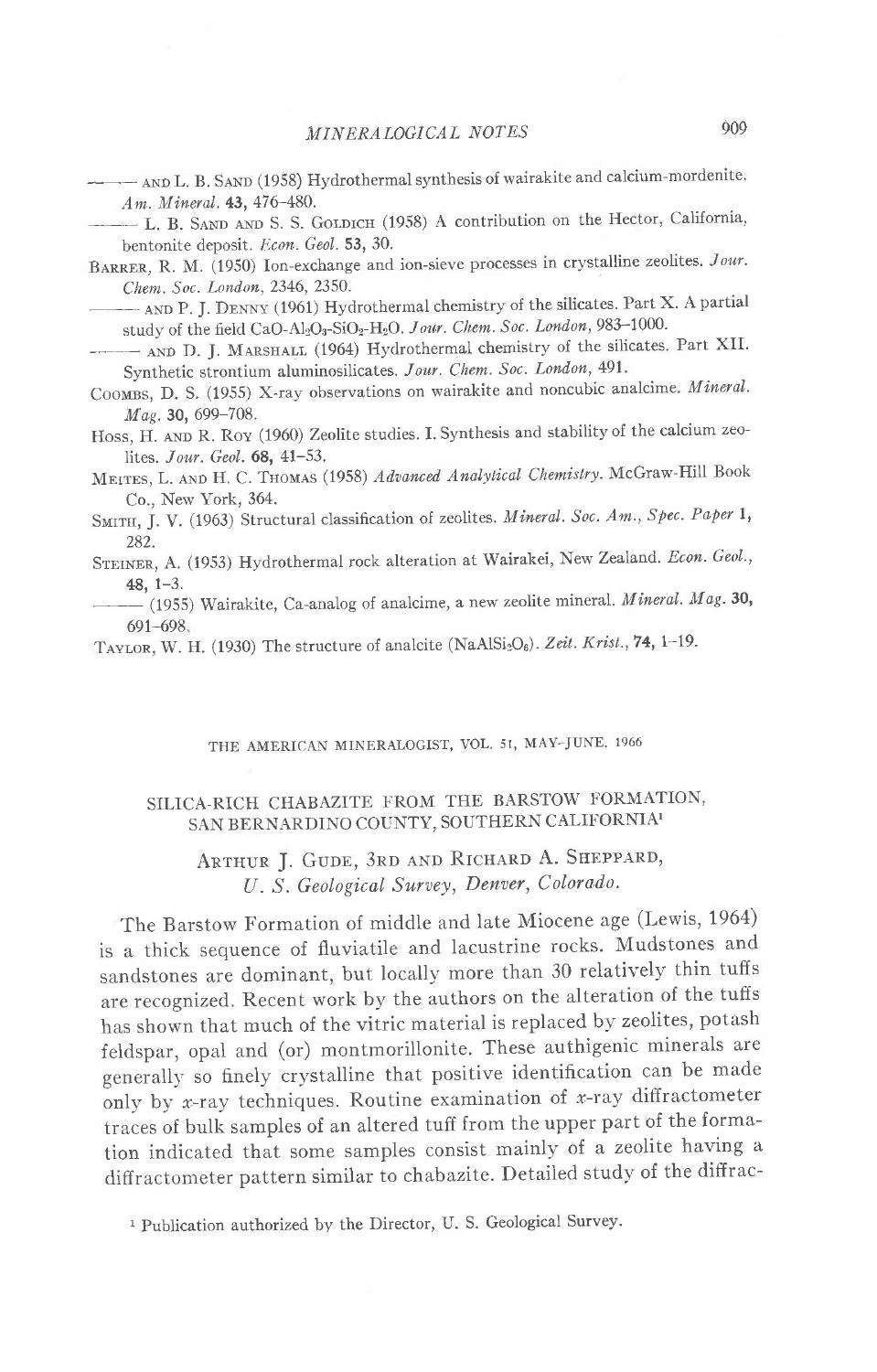tometer traces and optical determinations indicate that the authigenic zeolite differed from "normal" chabazites thus far reported.<br>The chabazite-bearing tuff crops out in the vicinity of Fossil Canyon,

approximately 10 miles north of Barstow, San Bernardino County. Although the tuff is displaced by several northwest-trending faults, it can be traced along strike for about a mile. The altered tuff is white to light gray and 2 to 4.5 feet thick.

Thin section study of the altered tuff shows that the chabazite occurs as a mosaic or as aggregates of anhedral crystals replacing vitric material. Individual crystals average approximately 20 microns in size. Locally, the altered tuff consists almost entirely of silica-rich chabazite, but generally crystal fragments and relict glass or clinoptilolite, erionite, or montmorillonite are associated with the chabazite. Crystal fragments of plagioclase (An<sub>32</sub>), sanidine, quartz, biotite, hornblende, zircon, and apatite, generally constitute less than 10 per cent of the tuff.

The mean index of refraction of the authigenic chabazite ranges from 1.461 to 1.468 ( $\pm$ 0.001), and the birefringence is very low. This compares with the range of 1.470 to 1.494 given by Deer et al.  $(1963, p. 387)$  for chabazite from nonsedimentary environments. Most of these chabazites have a mean index of refraction near 1.4g.

A sample of the chabazite-rich tuff, selected to avoid as many impurities as possible, was separated for chemical analysis. The altered tuff was first crushed and then ultrasonically disaggregated. Then the  $-100+270$ mesh fraction was concentrated by repeated centrifuging in a heavy liquid mixture (sp. g.  $\approx$  2.2) of bromoform and acetone. The final separation contained approximately 99 per cent chabazite and 1 per cent impurity, mainly montmorillonite and calcite.

The chemical analysis and content of the unit cell based on 72 oxygens is given in Table 1. The ideal formulas for chabazite and herschelite are  $Ca_2Al_4Si_8O_{24}\cdot12H_2O$  and  $Na_4Al_4Si_8O_{24}\cdot12H_2O$ , respectively, and there are three such formula units per unit cell (Mason, 1962, p. 985). The calculated formula for the zeolite from the Barstow Formation is

 $Ca_{0.19}Mg_{0.19}Na_{1.64}K_{0.13}Al_{2.46}Si_{9.51}O_{24}\cdot 10 \text{ H}_{2}O.$ 

A comparison of this formula with that of ideal chabazite and herschelite shows marked differences in the cation content and the si/Al ratio. Although the Barstow zeolite is alkali-rich, it has only slightly more than half of the cations of ideal herschelite. charge balance is maintained by the high content of si which is in excess of that for ideal chabazite or herschelite. Ideal chabazite and herschelite have a Si/Al ratio of 2, but the Barstow zeolite has a ratio of 3.g6.

Natural chabazite shows considerable variation in cation content and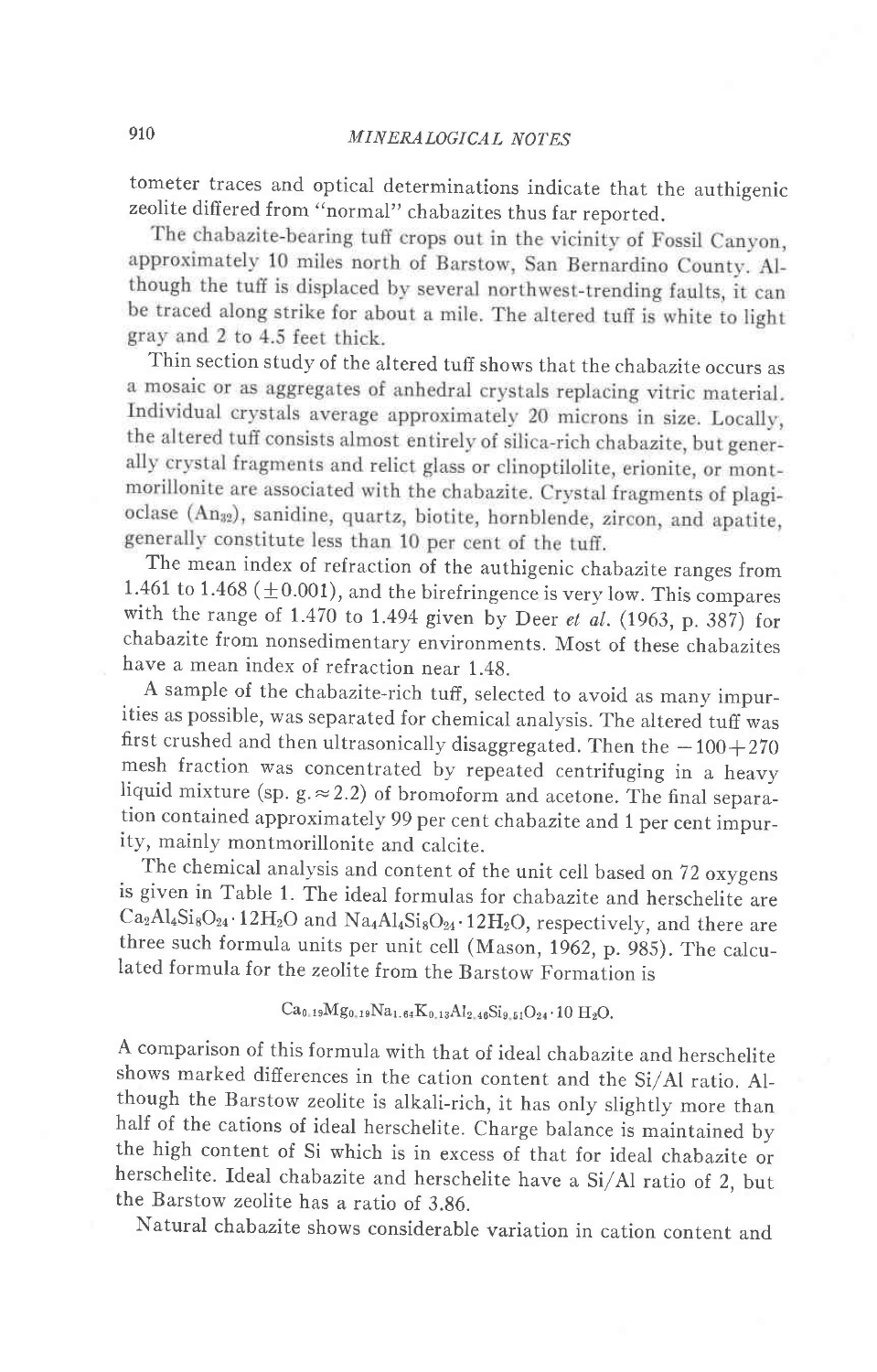si/Al ratio (Deer et al.,1963, p. 365). Departures from the ideal formula can be explained by replacement of the type  $Na(K)Si\rightleftharpoons CaAl$  and the type  $\text{Na}_2(K_2) \rightleftharpoons \text{Ca}$ . The chabazite-herschelite series is characterized by  $Na<sub>2</sub>(K<sub>2</sub>)$  replacement of Ca (Mason, 1962), whereas the Barstow chabazite can be derived from ideal chabazite by mainly  $Na(K)Si$  replacement of  $Ca(Mg)$ Al. A small amount of  $Na_2(K_2)$  replacement of Ca also is necessary to account for the composition of the Barstow zeolite.

|                                | $\mathbf{1}$ |                | $\overline{\mathbf{c}}$ |  |
|--------------------------------|--------------|----------------|-------------------------|--|
| SiO <sub>2</sub>               | 59.68        | Si             | 28.53                   |  |
| $Al_2O_3$                      | 13.11        | Al             | 7.39                    |  |
| Fe <sub>2</sub> O <sub>3</sub> | .13          | $Fe3+$         | .05                     |  |
| FeO                            | .02          | $Fe2+$         | .01                     |  |
| MgO                            | .79          | Mg             | .56                     |  |
| CaO                            | 1.13         | Ca             | .58                     |  |
| Na <sub>2</sub> O              | 5.30         | Na             | 4.91                    |  |
| $K_2O$                         | .62          | K              | .38                     |  |
| $H_2O^+$                       | 10.25        | $H_2O^+$       | 16.34                   |  |
| $H_2O^-$                       | 8.76         | $H_2O^-$       | 13.97                   |  |
| TiO <sub>2</sub>               | .04          | $\Omega$       | 72.00                   |  |
| $P_2O_5$                       | .02          | $Si+Al+Fe3+$   | 35.97                   |  |
| MnO                            | .00          | $Si/Al + Fe3+$ | 3.83                    |  |
| CO <sub>2</sub>                | .01          |                |                         |  |
| Total                          | 99.86        |                |                         |  |

TABLE 1. CHEMICAL COMPOSITION AND UNIT CELL CONTENTS OF AUTHIGENIC Chabazite from the I

1. Serial No. D100593; analyst: E. S. Daniels. Locality: tributary to Fossil canyon, NE1/4SE1/4 sec. 15, T. 11 N., R. 2 W., Opal Mountain quadrangle, San Bernardino County, Calif.

2. Atoms per unit cell, recalculated on the basis of  $O=72$ . Ti, Mn and P were omitted in the calculation. Analysis uncorrected for  $CO<sub>2</sub>$  and its equivalent of Ca.

The water content of the Barstow zeolite may be low compared with ideal chabazite. In her study of the fibrous zeolites, Foster (1965) found that the water content is lower for Na members than for Ca members. Barrer and Sammon (1955) also noted a similar relationship in ion exchanged chabazite: the univalent ions produce a less hydrated condition than the bivalent ions. Perhaps part of the low water value in the Barstow zeolite is due to loss of weakly held water during storage in the low humidity of the Denver laboratory prior to analysis.

x-ray difiraction powder data for herschelite, normal chabazite, and the chabazite from the Barstow Formation are presented in Table 2. The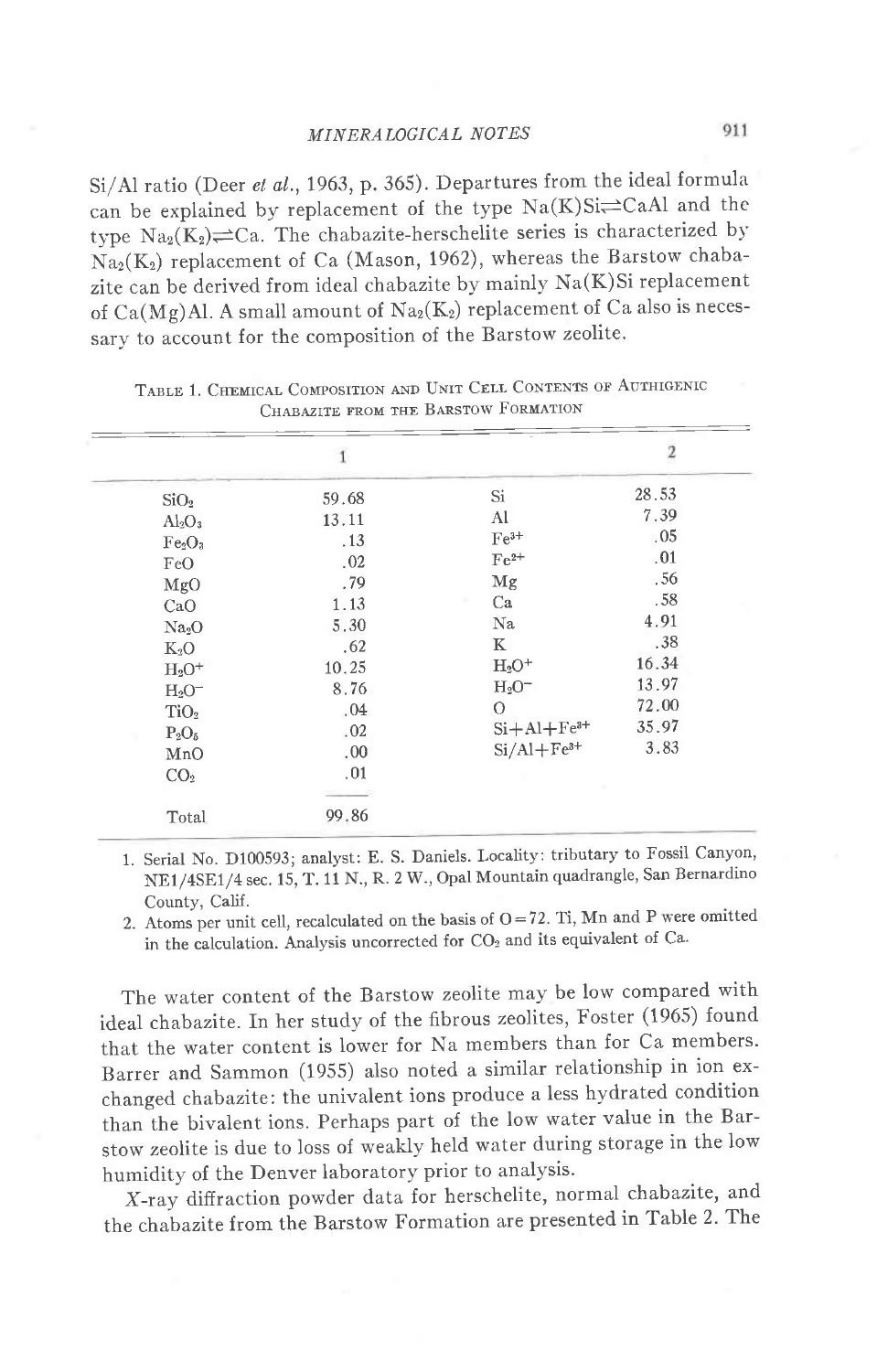## MINERALOGICAL NOTES

| $\mathbf{I}$<br>Herschelite |                  | $\overline{2}$<br>Chabazite |                |            |                  |            | 3<br>Silica-rich chabazite |            |           |           |                |
|-----------------------------|------------------|-----------------------------|----------------|------------|------------------|------------|----------------------------|------------|-----------|-----------|----------------|
| Calculated<br>Observed      |                  | Calculated                  |                | Observed   |                  | Calculated |                            | Observed   |           |           |                |
| hkl                         | $d_{hkl}$        | $d_{hkl}$                   | I              | hkl        | $d_{hk1}$        | $d_{hk1}$  | T                          | hkl        | $d_{hkl}$ | $d_{hkl}$ | I              |
| Ŵ.                          |                  | 11.89                       | 8              |            |                  |            |                            |            |           |           |                |
| 101                         | 9.3711           | 9.361                       | 51             | 101        | 9.3569           | 9.351      | 50                         |            |           |           |                |
| 110                         | 6.8994           | 6.894                       | 22             | 110        | 6.8930           | 6.894      | 10                         | 101        | 9.2819    | 9.263     | 70             |
| 102                         | 6.3833           | 6.379                       | 3              | 102        | 6.3705           | 6.384      | 5                          | 110<br>102 | 6.8558    | 6.846     | 22             |
| 201                         | 5.5560           | 5.555                       | 15             | 201        | 5.5497           | 5.555      | 9                          |            | 6.3053    | 6.298     | 8              |
| ٠                           |                  | 5.127                       | 8              |            |                  |            |                            | 201        | 5.5146    | 5.514     | 32             |
| 003                         | 5.0339           | 5.032                       | 40             | 003        | 5.0216           | 5.021      | 30                         |            |           |           |                |
| 202                         | 4.6855           | 4.679                       | 6              | 202        | 4.6784           | 4.677      |                            | 003        | 4.9606    | 4.959     | 38             |
| \$                          |                  | $4 - 500$                   | 3              |            |                  |            | 6                          | 202        | 4.6409    | 4.643     | $\overline{4}$ |
| 211                         | $4 - 3273$       | 4.322                       | 67             | 211        | 4.3227           | 4.324      |                            |            |           |           |                |
| 113                         | 4.0666           | 4.109                       | 9              | 113        | 4.0588           | 4.044      | 76                         | 211        | 4.2970    | 4.293     | 100            |
| 300                         | 3.9834           | 3.976                       | 8              | 300        | 3.9796           |            | $\mathbf{1}$               | 113        | 4.0189    | 4.020     | 5              |
| 212                         | 3.8762           | 3.877                       | 23             | 212        | 3.8710           | 3.976      | $\overline{2}$             | 300        | 3.9582    | 3.957     | 5              |
| 104                         | 3.6000           | 3.600                       | 21             | 104        | 3.5918           | 3.870      | 28                         | 212        | 3.8432    | 3.844     | 20             |
| 220                         | 3.4497           | $3 - 448$                   | 18             | 220        |                  | 3.590      | 23                         | 104        | 3.5503    | 3.549     | 47             |
| 311                         | 3.2373           | 3.235                       | 11             | 311        | 3.4465<br>3.2341 | 3.448      | 13                         | 220        | 3.4279    | 3.427     | 21             |
| 204                         | 3.1917           | $3 - 193$                   | 7              | 204        |                  | $3 - 235$  | 6                          | 311        | 3.2156    | 3.217     | 10             |
| 303                         | 3.1237           | $3 - 125$                   | $\overline{2}$ | 303        | 3.1853           | $3 - 190$  | 5                          | 204        | 3.1526    | 3.152     | 11             |
| 312                         | 3.0349           | $3 - 031$                   | $\overline{2}$ | 312        | 3.1190           |            |                            | 303        | 3.0940    | 3.056     | $\overline{2}$ |
|                             |                  | 2.981                       | 18             |            | 3.0313           | 3.033      | $\overline{2}$             | 312        | 3.0116    | 3.011     | $\mathbf{1}$   |
| 401                         | 2.9307           | 2.930                       | 100            | 401        |                  |            |                            |            |           |           |                |
| 105                         | 2.9283           |                             |                | 105        | 2.9278           | 2.925      | 100                        | 401        | 2.9113    | 2.911     | 62             |
| 214                         | 2.8967           | 2.897                       | 29             | 214        | 2.9214           |            |                            | 105        | 2.8871    | 2.885     | 22             |
| 223                         | 2.8456           | 2,852                       | 9              | 223        | 2.8915           | 2.890      | 30                         | 214        | 2.8643    | 2.864     | 34             |
| 402                         | 2.7780           | 2.7775                      | 5              | 402        | 2.8416           | 2.842      | 3                          | 223        | 2.8201    | 2.820     | 6              |
| 321                         | 2.6974           |                             |                |            | 2.7748           | 2.7759     | $\overline{4}$             | 402        | 2.7573    | 2.7575    | 3              |
| 205                         | 2:6955           | 2.6953                      | 11             | 321<br>205 | 2.6948           |            |                            | 321        | 2.6797    | 2.6812    | $\overline{2}$ |
| 410                         | 2.6077           | 2.6062                      | 18             |            | 2.6898           | 2.6898     | 7                          | 205        | 2,6608    | 2.6619    | 6              |
| 322                         | 2,5769           | 2.5758                      | 4              | 410        | 2.6053           | 2.6048     | 10                         | 410        | 2.5912    | 2.5909    | 11             |
| 006                         | 2.5170           |                             |                | 322        | 2.5741           | 2.5743     | $\overline{2}$             | 322        | 2.5582    | 2.5565    | 3              |
| 215                         | 2.5107           | 2.5108                      |                | 006        | 2.5108           |            |                            | 215        | 2.4805    | 2.4806    | 12             |
| 314                         | 2.4908           |                             | 12             | 215        | 2.5058           | 2.5067     | 11                         | 006        | 2.4803    |           |                |
| 116                         | 2.3645           | 2.3635                      | $\overline{2}$ | 314        | 2.4868           |            |                            | 314        | 2.4660    |           |                |
| 501                         | 2.3606           |                             |                | 116        | 2.3592           | 2.3611     | 2                          | 501        | 2.3452    |           |                |
| 404                         | 2.3428           |                             |                | 501        | 2.3584           | 2.3575     | $\overline{2}$             | 116        | 2.3324    |           |                |
| 413                         | 2.3155           | 2.3160                      |                | 404        | 2.3392           |            |                            | 404        | 2.3205    | 2.3224    | 1              |
| 330                         | 2.2998           | 2.3001                      | 7              | 413        | 2.3126           | 2.3098     | 3                          | 413        | 2.2968    | 2.2979    | $\overline{2}$ |
| 502                         | 2.2786           |                             | 5              | 330        | 2,2976           | 2.2996     | 4                          | 330        | 2.2853    | 2,2855    | $\overline{2}$ |
| 421                         | 2.2335           |                             |                | 502        | 2.2762           | 2.2767     | $\mathbf{I}$               | 502        | 2.2625    | 2.2629    | $\overline{4}$ |
| 315                         |                  |                             |                | 421        | 2.2314           | 2.2333     | L                          | 421        | 2.2190    |           |                |
| 324                         | 2.2324           | 2:2275                      | 1              | 315        | 2.2285           |            |                            | 315        | 2.2082    |           |                |
| 422                         | 2.2184<br>2.1637 |                             |                | 324        | 2,2151           |            |                            | 324        | 2.1980    |           |                |
|                             |                  | 2.1631                      | $\mathbf{2}$   | 422        | 2.1614           |            |                            | 422        | 2.1485    | 2.1493    | 1              |

# TABLE 2. X-RAY DIFFRACTION POWDER DATA FOR HERSCHELITE AND CHABAZITE (DIFFRACTOMETER; COPPER RADIATION, NICKEL FILTER)

1. Herschelite; AMNH No. 12987. Locality: Aci Reale, Sicily.

2. Chabazite. Locality: North Table Mountain near Golden, SE 2 sec. 22, T. 3 S., R. 70 W., Jefferson County, Colorado.

3. Silica-rich chabazite (Cao,19Mgo,19Na1,64Ko,18Al2,46Si9,51O24+10H2O); No. D100593; Barstow Formation. Locality: tributary to Fossil Canyon, NE & SE & sec. 15, T. 11 N., R. 2 W., San Bernardino County California.

\* Reflections due to intergrown gmelinite.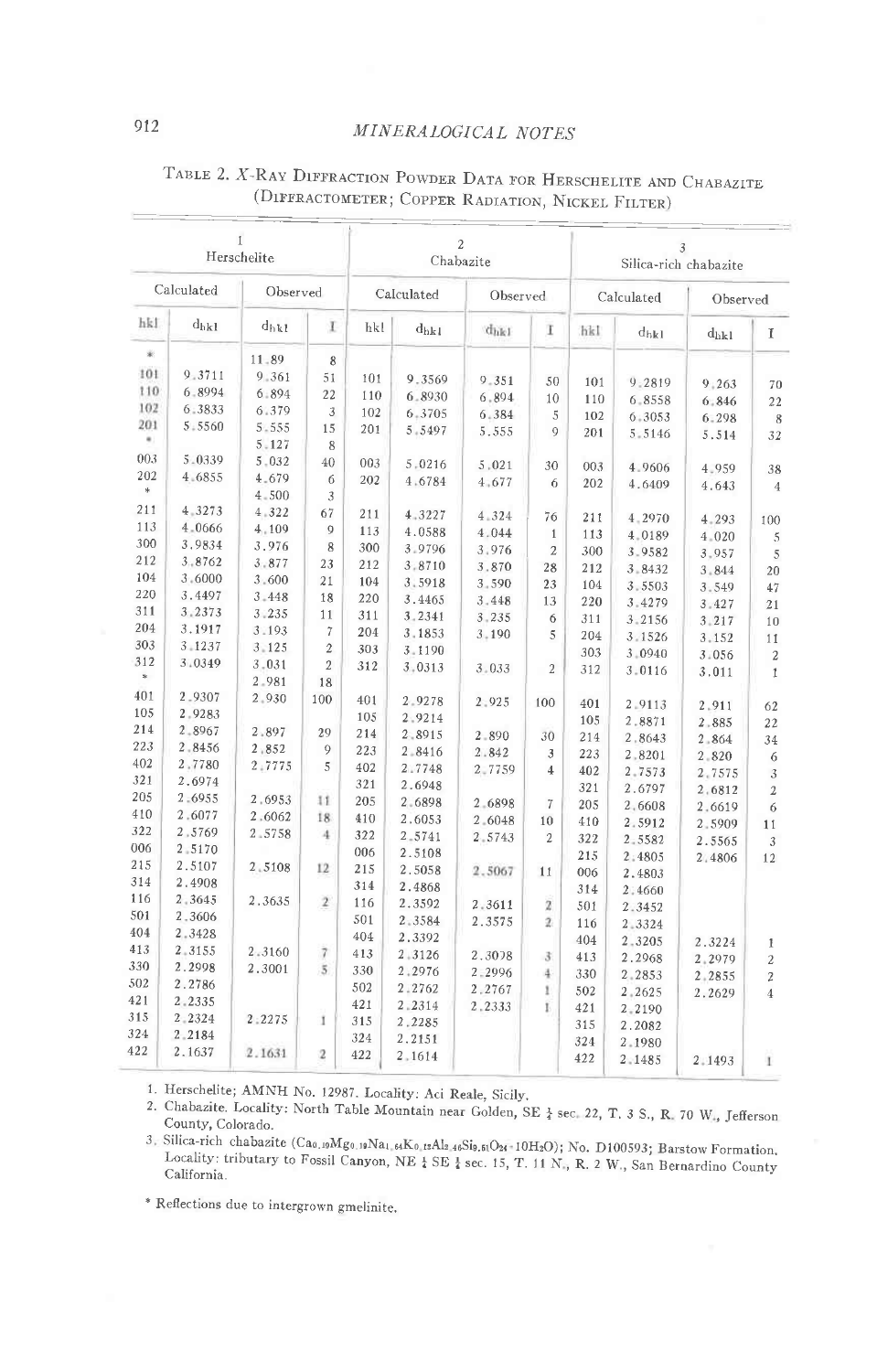| 1<br>Herschelite       |                  |          |                | $\,2$<br>Chabazite |                  |        |                                | 3<br>Silica-rich chabazite |                  |           |                |
|------------------------|------------------|----------|----------------|--------------------|------------------|--------|--------------------------------|----------------------------|------------------|-----------|----------------|
| Observed<br>Calculated |                  |          | Calculated     |                    | Observed         |        | Calculated                     |                            | Observed         |           |                |
| hkl                    | $d_{hkl}$        | $d_{hk}$ | E              | hkl                | $d_{hkl}$        | dhki   | I                              | hkl                        | $d_{hk}$         | $d_{hkl}$ | I              |
| 306                    | 2.1278           | 2.1295   | 5              | 306                | 2.1235           | 2.1233 | $\overline{2}$                 | 511                        | 2.1112           |           |                |
| 511                    | 2.1250           | 2.1252   | $\overline{4}$ | 511                | 2.1229           |        |                                | 405                        | 2,1019           | 2.1026    | 3              |
| 405                    | 2.1240           |          |                | 405                | 2 1204           |        |                                | 306                        | 2.1018<br>2.0927 |           |                |
| 107                    | 2.1231           |          |                | 107                | 2.1180           | 2.1190 | $\overline{2}$                 | 107                        | 2.0756           | 2.0759    | 6              |
| 333                    | 2.0918           | 2.0919   | 15             | 333                | 2.0893           | 2.0901 | 6                              | 333<br>512                 | 2.0502           |           |                |
| 512                    | 2,0645           | 2.0638   | $\overline{2}$ | 512                | 2.0624           |        |                                | 325                        | 2,0096           |           |                |
| 226                    | 2.0333           |          |                | 226<br>325         | 2.0294<br>2.0267 |        |                                | 226                        | 2.0095           |           |                |
| 325                    | 2.0300           |          |                | 207                | 2.0246           |        |                                | 504                        | 2.0018           | 2,0018    | $\overline{2}$ |
| 207<br>504             | 2.0292<br>2.0194 | 2.0200   | $\mathbf 1$    | 504                | 2,0166           | 2.0157 | 1                              | 207                        | 2.0015           |           |                |
| 600                    | 1.9917           |          |                | 600                | 1.9898           |        |                                | 600                        | 1.9791           | 1.9794    | $\mathbf{t}$   |
| 431                    | 1.9482           |          |                | 431                | 1.9463           |        |                                | 431                        | 1.9356           | 1.9356    | $\overline{2}$ |
| 217                    | 1.9467           | 1.9473   | $\overline{2}$ | 217                | 1,9425           | 1.9414 | $\mathbf{1}$                   | 424                        | 1.9216           |           |                |
| 424                    | 1.9381           |          |                | 424                | 1.9355           |        |                                | 217                        | 1.9213           | 1.9201    | $\sqrt{2}$     |
| 520                    | 1.9135           | 1.9144   | $\overline{4}$ | 520                | 1,9118           | 1.9110 | 3                              | 520                        | 1.9014           | 1.9012    | 5              |
| 432                    | 1.9013           |          |                | 432                | 1.8993           |        |                                | 432                        | 1.8883           |           |                |
| 505                    | 1.8742           | 1.8754   | 5              | 505                | 1.8714           | 1.8714 | $\overline{3}$                 | 505                        | $1 - 8564$       | 1.8563    | ŋ              |
| 514                    | 1.8659           |          |                | 514                | 1.8634           |        |                                | 514                        | 1.8503           |           |                |
| 108                    | 1.8646           |          |                | 108                | 1.8601           |        |                                | 603                        | 1.8382           | 1.8381    | 3              |
| 603                    | 1.8520           |          |                | 603                | 1.8499           |        |                                | 108                        | 1.8378           |           |                |
| 416                    | 1.8110           | 1.8117   | 20             | 416                | 1.8079           |        |                                | 611                        | 1.7976           |           |                |
| 611                    | 1.8092           |          |                | 611                | 1.8075           | 1.8074 | 8                              | 425                        | 1.7918           |           | 12             |
| 425                    | 1.8087           |          |                | 425                | 1.8060           |        |                                | 416                        | 1.7918           | 1.7918    |                |
| 317                    | 1.8081           | 1.8080   | 12             | 317                | 1.8045           | 1.8047 | 8                              | 317                        | 1,7862<br>1.7755 |           |                |
| 208                    | 1.8000           |          |                | 208                | 1.7959           |        |                                | 523<br>208                 | 1.7752           | 1.7752    | $\overline{2}$ |
| 523                    | 1.7887           | 1.7892   | $\overline{2}$ | 523                | 1.7867           | 1.7862 | $\mathbf{1}$<br>$\overline{2}$ | 612                        | 1,7595           | 1.7590    | 8              |
| 612                    | 1.7715           | 1.7710   | 3              | 612                | 1.7697           | 1,7710 |                                | 515                        | 1,7336           |           |                |
| 515                    | 1.7496           |          |                | 515                | 1.7470           |        |                                | 434                        | 1,7286           |           |                |
| 407                    | 1.7490           |          |                | 407<br>434         | 1.7457<br>1.7406 | 1.7397 | 12                             | 407                        | 1.7285           |           |                |
| 434<br>218             | 1.7428<br>1.7417 | 1.7415   | $\overline{a}$ | 218                | 1.7379           |        |                                | 218                        | 1,7185           |           |                |
| 440                    | 1.7248           | 1.7251   | 10             | 440                | 1.7232           | 1.7214 | 5                              | 440                        | 1.7140           | 1.7149    | 8              |
| 336                    | 1.6978           |          |                | 336                | 1.6950           |        |                                | 531                        | 1.6854           |           |                |
| 531                    | 1.6964           |          |                | 531                | 1.6947           |        |                                | 701                        | 1.6854           |           |                |
| 701                    | 1.6964           | 1.6960   | 5              | 701                | 1.6947           | 1.6946 | $\overline{\mathbf{3}}$        | 336                        | 1.6807           | 1.6811    | $\overline{4}$ |
| 327                    | 1.6954           |          |                | 327                | 1.6922           |        |                                | 327                        | 1.6760           |           |                |
| 009                    | 1.6780           | 1.6774   | 5              | 009                | 1.6739           | 1.6754 | ï                              | 532                        | 1,6539           |           |                |
| 702                    | 1.6651           |          |                | 532                | 1.6634           |        |                                | 702                        | 1.6539           |           |                |
| 532                    | 1.6651           |          |                | 702                | 1.6634           |        |                                | 009                        | 1.6535           | 1.6537    | 4<br>6         |
| 621                    | 1.6473           |          |                | 621                | 1.6457           | 1.6466 | 4                              | 621                        | 1.6367           | 1.6364    |                |
| 435                    | 1.6469           | 1.6450   | $\overline{5}$ | 435                | 1.6446           | 1.6431 | 3                              | 435                        | 1.6324           |           |                |
| 614                    | 1.6412           |          |                | 614                | 1.6392           |        |                                | 614                        | 1.6282<br>1.6200 |           |                |
| 318                    | 1.6403           |          |                | 318                | 1.6369           |        |                                | 443                        | 1.6197           |           |                |
| 443                    | 1.6317           |          |                | 443                | 1,6299           |        | 1                              | 318<br>622                 | 1.6078           |           |                |
| 119                    | 1.6304           | 1.6303   | 1              | 119                | 1.6266           | 1.6260 |                                | 119                        | 1.6074           |           |                |
| 622                    | 1.6187           |          |                | 622                | 1,6170<br>1.5986 | 1.5971 | $\mathbf{2}$                   | 507                        | 1.5840           |           |                |
| 507                    | 1.6014           |          | 1              | 507<br>408         | 1.5926           |        |                                | 408                        | 1.5763           | 1.5764    | $\bar{z}$      |
| 408<br>710             | 1.5958<br>1.5828 | 1.5966   |                | 710                | 1.5814           |        |                                | 710                        | 1.5728           |           |                |
| 606                    | 1.5618           |          |                | 606                | 1.5595           |        |                                | 615                        | 1.5470           |           |                |
| 615                    | 1.5604           |          |                | 615                | 1.5583           | 1.5582 | 4                              | 606                        | 1.5470           | 1.5466    | $\overline{S}$ |
| 427                    | 1-5600           | 1.5596   | 5              |                    |                  |        |                                |                            |                  |           |                |

TABLE 2 (continued)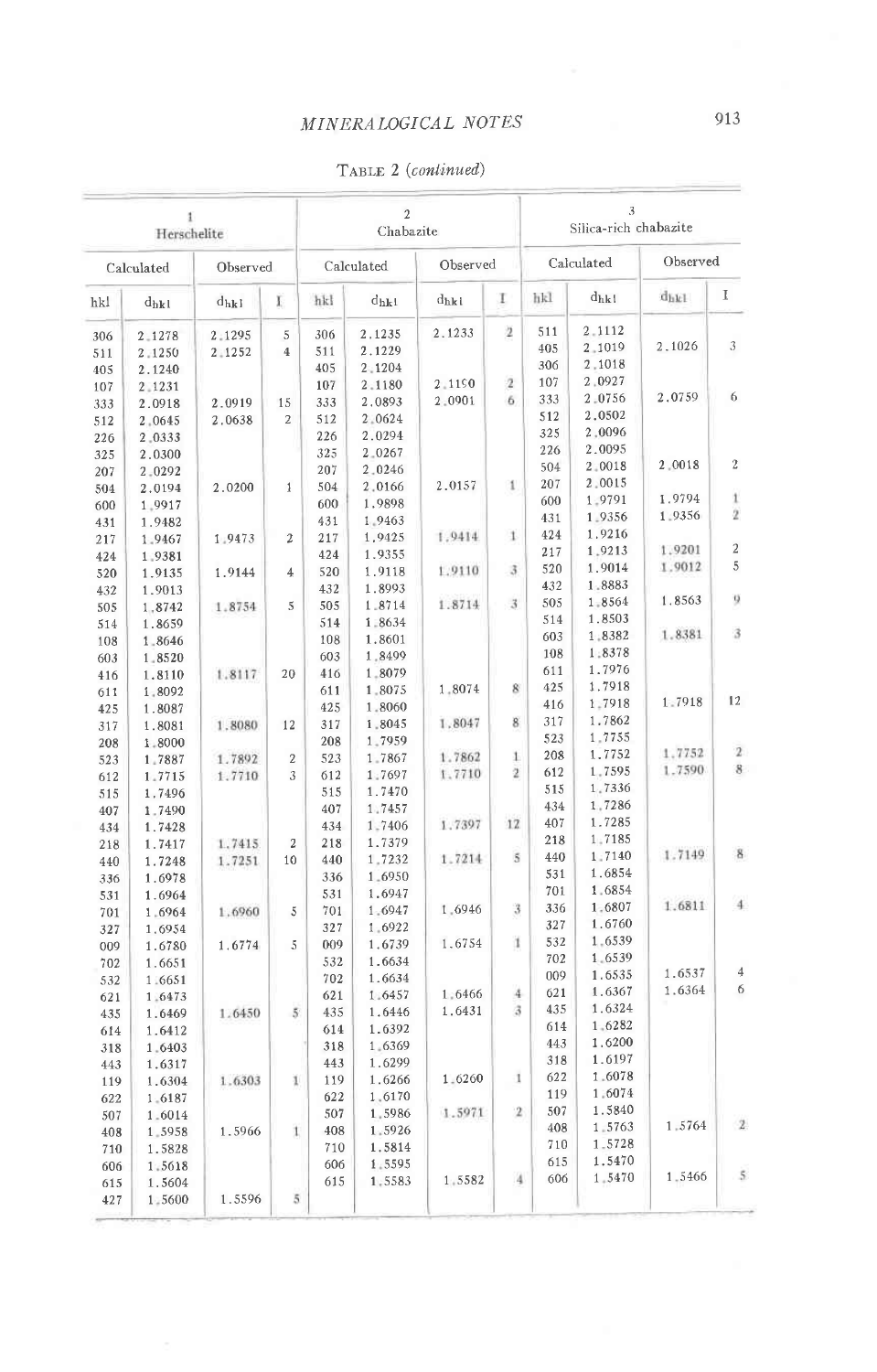calculated  $d$  values are those resulting from the least-squares refinement procedure (Evans et al., 1963). All the diffraction data are compatible with space group  $R\overline{3}m$ . The  $d$  values for both herschelite and normal chabazite are slightly larger than those for the silica-rich chabazite. The (401) reflection is the most intense peak for herschelite and normal chabazite, but the (211) reflection is the most intense peak for the authigenic chabazites. This difference mav be partly due to differences in composition and differences in crystal size or orientation.

cell constants and indices of refraction for these same specimens are compared in Table 3. The cell of the chabazite from the Barstow Formation is noticeably smaller than that of either herschelite or normal chabazite and probably reflects the relatively high Si content in the alumino-

|                         | Herschelite        | Normal chabazite   | Silica-rich chabazite<br>from the Barstow<br>Formation |
|-------------------------|--------------------|--------------------|--------------------------------------------------------|
| $a\;(\AA)$              | $13.799 + 0.001$   | $13.786 \pm 0.002$ | $13.712 \pm 0.001$                                     |
| $c(\AA)$                | $15.102 \pm 0.002$ | $15.065 \pm 0.004$ | $14.882 \pm 0.002$                                     |
| Cell volume $(\AA^3)$   | $2490.2 + 0.5$     | $2479.5 + 0.8$     | $2423.1 \pm 0.4$                                       |
| $\alpha$ ( $\pm$ 0.001) | 1.479              | 1.494              | 1.460                                                  |
| $\gamma$ ( $\pm$ 0.001) | 1.481              | 1.496              | 1.462                                                  |

TABLE 3. CRYSTALLOGRAPHIC AND OPTICAL DATA FOR HERSCHELITE, NORMAL CHABAZITE, AND SILICA-RICH CHABAZITE FROM THE BARSTOW FORMATION

silicate framework. The relatively low indices of refraction of the Barstow zeolite also may be due to the high Si content, although the exchangeable cations and degree of hvdration also are known to affect the optical parameters of zeolites. Relatively small cell constants and low indices of refraction, similar to those of the Barstow chabazite, were found for authigenic chabazites from altered rhyolitic tuffs of the oligocene and Miocene John Day Formation in Oregon and the Miocene and plio\_ cene(?) Belted Range Tuff in Nevada.

The relationship between the chabazite of the Barstow Formation and normal calcium-rich chabazite is analogous to that between clinoptilolite and heulandite. Clinoptilolite is alkali- and silica-rich and has lower refractive indices than heulandite (Mumpton, 1960; Mason and Sand, 1960). The analogy can be carried even further inasmuch as silica-rich chabazite and generally clinoptilolite form from rhyolitic volcanic glass in a sedimentary environment, whereas most chabazite and heulandite occurs in fractures and cavities of more basic igneous rocks. Authigenic